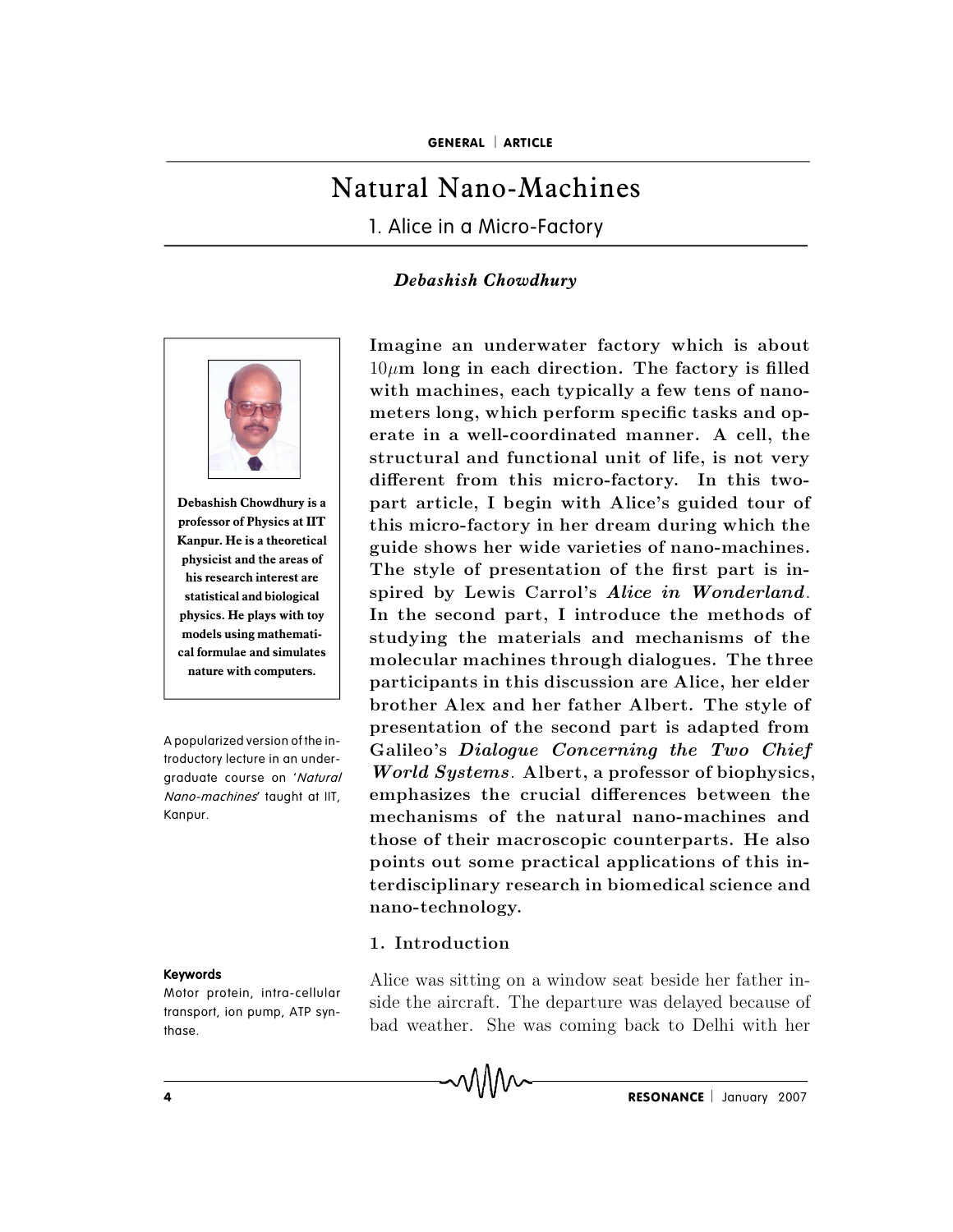GENERAL | ARTICLE GENERAL | ARTICLE<br>parents after a two-week vacation with her grandpar-<br>ents. Soon her final year in school would begin. Her **GENERAL** | **ARTICLE**<br>
parents after a two-week vacation with her grandpar-<br>
ents. Soon her final year in school would begin. Her<br>
father, a professor of biophysics at a university in Delhi. **GENERAL** | **ARTICLE**<br>
parents after a two-week vacation with her grandpar-<br>
ents. Soon her final year in school would begin. Her<br>
father, a professor of biophysics at a university in Delhi,<br>
had utilized the vacation to p **GENERAL** | **ARTICLE**<br>
parents after a two-week vacation with her grandpar-<br>
ents. Soon her final year in school would begin. Her<br>
father, a professor of biophysics at a university in Delhi,<br>
had utilized the vacation to p parents after a two-week vacation with her grandparents. Soon her final year in school would begin. Her father, a professor of biophysics at a university in Delhi, had utilized the vacation to prepare his lecture notes for parents after a two-week vacation<br>ents. Soon her final year in sch<br>father, a professor of biophysics a<br>had utilized the vacation to prepa<br>the next semester. Alice picked<br>her father's tray table and startee<br>paragraph from t ents. Soon her final year in school would begin. Her<br>father, a professor of biophysics at a university in Delhi,<br>had utilized the vacation to prepare his lecture notes for<br>the next semester. Alice picked up the note book Fracturer, a professor of biophysics at a university in Definition,<br>had utilized the vacation to prepare his lecture notes for<br>the next semester. Alice picked up the note book from<br>her father's tray table and started read and utilized the vacation to prepare ins lecture hotes for<br>the next semester. Alice picked up the note book from<br>her father's tray table and started reading the following<br>paragraph from the notes.<br>"Three centuries ago Mar

organized bodies with a very large number of machines.<br>
Three centuries ago Marcello Malpighi conjectured '*Nature*, *in order to carry out the marvelous operations in*<br>
animals and plants, has been pleased to construct t mer rather's tray table and started reading the following<br>paragraph from the notes.<br>"Three centuries ago Marcello Malpighi conjectured 'Na-<br>ture, in order to carry out the marvelous operations in<br>animals and plants, has be paragraph from the notes.<br>
"Three centuries ago Marcello Malpighi conjectured 'Nature, in order to carry out the marvelous operations in<br>
animals and plants, has been pleased to construct their<br>
organized bodies with a ve "Three centuries ago Marcello Malpighi conjectured 'Nature, in order to carry out the marvelous operations in animals and plants, has been pleased to construct their organized bodies with a very large number of machines, ture, in order to carry out the marvelous operations in animals and plants, has been pleased to construct their organized bodies with a very large number of machines, which are of necessity made up of extremely minute par animals and plants, has been pleased to construct their<br>organized bodies with a very large number of machines,<br>which are of necessity made up of extremely minute parts<br>so shaped and situated, such as to form a marvelous o programs a boates with a very targe number of machines,<br>which are of necessity made up of extremely minute parts<br>so shaped and situated, such as to form a marvelous or-<br>gan, the composition of which are usually invisible which are of necessity made up of extremely minute parts<br>so shaped and situated, such as to form a marvelous or-<br>gan, the composition of which are usually invisible to the<br>naked eye, without the aid of the microscope.'[1]

so snapea ana suuatea, such as to form a marvetous or-<br>gan, the composition of which are usually invisible to the<br>naked eye, without the aid of the microscope.'[1]".<br>Alice had already learnt a lot about machines from her<br>p gan, the composition of which are assumity invisible to the<br>naked eye, without the aid of the microscope.'[1]".<br>Alice had already learnt a lot about machines from her<br>physics teacher in school. A machine is a device, havi nakea eye, wunout the ata of the microscope. [1]<br>Alice had already learnt a lot about machines from her<br>physics teacher in school. A machine is a device, having<br>a unique purpose, that augments or replaces human or<br>animal e Alice had already learnt a lot about machines from her<br>physics teacher in school. A machine is a device, having<br>a unique purpose, that augments or replaces human or<br>animal effort for the accomplishment of physical tasks.<br>T physics teacher in school. A machine is a device, having<br>a unique purpose, that augments or replaces human or<br>animal effort for the accomplishment of physical tasks.<br>The operation of a machine may involve the transforma-<br>t a unique purpose, that augments or replaces human or<br>animal effort for the accomplishment of physical tasks.<br>The operation of a machine may involve the transforma-<br>tion of chemical, thermal, electrical, or nuclear energy<br>i animal effort for the accomplishment of physical tasks.<br>The operation of a machine may involve the transforma-<br>tion of chemical, thermal, electrical, or nuclear energy<br>into mechanical energy or vice versa. All machines ha The operation of a machine may involve the transforma-<br>tion of chemical, thermal, electrical, or nuclear energy<br>into mechanical energy or vice versa. All machines have<br>an *input*, an *output*, and a *transforming* (or mod tion of chemical, thermal, electrical, or nuclear energy<br>into mechanical energy or vice versa. All machines have<br>an *input*, an *output*, and a *transforming* (or modifying)<br>and a *transmitting* device (see *Figure* 1). A into mechanical energy or vice versa. All machines have<br>an *input*, an *output*, and a *transforming* (or modifying)<br>and a *transmitting* device (see *Figure* 1). A man-made<br>complex macroscopic device is usually an assemb an *input*, an *output*, and a *transforming* (or modifying)<br>and a *transmitting* device (see *Figure* 1). A man-made<br>complex macroscopic device is usually an assembly of<br>simpler components, each of which is designed to a and a *transmitting* device (see *Figure* 1). A man-made complex macroscopic device is usually an assembly of simpler components, each of which is designed to achieve a specific function. For example, a hair dryer consist complex macroscopic device is usually an assembly of<br>simpler components, each of which is designed to achieve<br>a specific function. For example, a hair dryer consists of<br>a heater, a fan and a switch suitably connected by e sim<br>a sp<br>a he<br>tric<br>bine<br>give<br>air. air.

 $\frac{Input}{Output}$  Machine  $\frac{Output}{}$ 

**Figure 1. A schematic black-box like representation of a machine; only the input and the output are mentioned explicitly.**

RESONANCE | January 2007  $\sim 10^{-10}$  s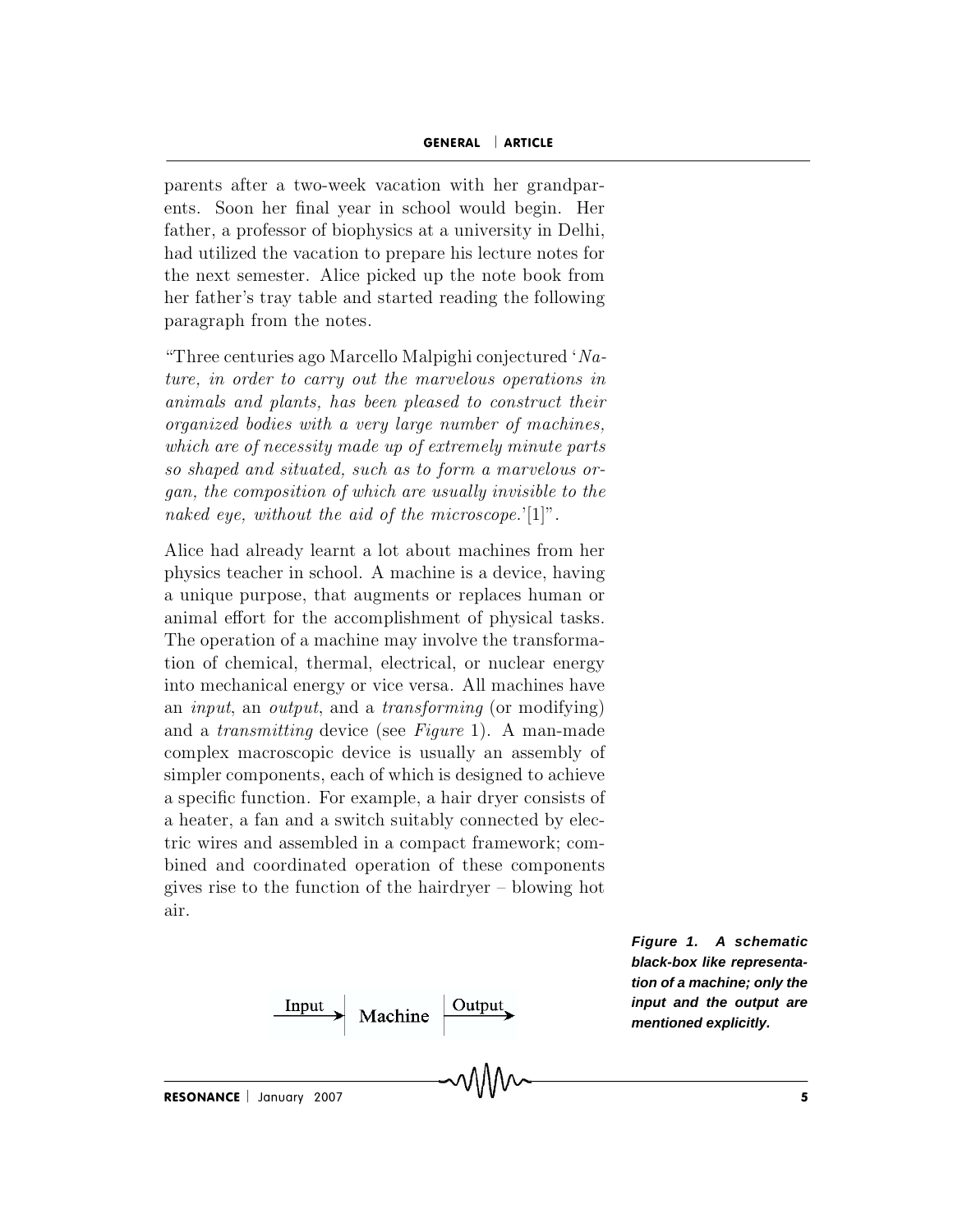With the triumph of twentieth century, the prime object of in biology.

the molecular theory note book. "Naturally, to understand how a machine of matter in the works, one has to understand the structure and funcbeginning of the tions of its components. So, the belief in the role of ormolecule became and investigations in the seventeenth century. Curiously, investigation in eighteenth and nineteenth centuries; a critical analysis chemistry as well as  $\begin{bmatrix} 101 & \text{prains per tension} \\ 11 \end{bmatrix}$ . With the triumph of the molecular theory of matter GENERAL | ARTICLE<br>Alice continued with the next paragraph in her father's GENERAL | ARTICLE<br>Alice continued with the next paragraph in her father's<br>note book. "Naturally, to understand how a machine GENERAL | ARTICLE<br>Alice continued with the next paragraph in her father's<br>note book. "Naturally, to understand how a machine<br>works, one has to understand the structure and func-**GENERAL | ARTICLE**<br>
Alice continued with the next paragraph in her father's<br>
note book. "Naturally, to understand how a machine<br>
works, one has to understand the structure and func-<br>
tions of its components. So, the belie GENERAL | ARTICLE<br>Alice continued with the next paragraph in her father's<br>note book. "Naturally, to understand how a machine<br>works, one has to understand the structure and func-<br>tions of its components. So, the belief in t Alice continued with the next paragraph in her father's<br>note book. "Naturally, to understand how a machine<br>works, one has to understand the structure and func-<br>tions of its components. So, the belief in the role of or-<br>gan Alice continued with the next paragraph in her father's<br>note book. "Naturally, to understand how a machine<br>works, one has to understand the structure and func-<br>tions of its components. So, the belief in the role of or-<br>gan note book. "Naturally, to understand how a machine works, one has to understand the structure and functions of its components. So, the belief in the role of organic machines in sustaining life led to intense anatomical inv works, one has to understand the structure and func-<br>tions of its components. So, the belief in the role of or-<br>ganic machines in sustaining life led to intense anatomi-<br>cal investigations in the seventeenth century. Curio tions of its components. So, the belief in the role of or-<br>ganic machines in sustaining life led to intense anatomi-<br>cal investigations in the seventeenth century. Curiously,<br>the emphasis shifted from organic machines duri ganic machines in sustaining life led to intense anatomical investigations in the seventeenth century. Curiously, the emphasis shifted from organic machines during the eighteenth and nineteenth centuries; a critical analys cal investigations in the seventeenth century. Curiously,<br>the emphasis shifted from organic machines during the<br>eighteenth and nineteenth centuries; a critical analysis<br>for plausible reasons has been carried out by Piccoli the emphasis shifted from organic machines during the eighteenth and nineteenth centuries; a critical analysis for plausible reasons has been carried out by Piccolino [1]. With the triumph of the molecular theory of matter eighteenth and nineteenth centuries; a critical analysis<br>for plausible reasons has been carried out by Piccolino<br>[1]. With the triumph of the molecular theory of matter<br>in the beginning of the twentieth century, the molecu for plausible reas<br>[1]. With the triu<br>in the beginning<br>became the prim<br>as well as in biol<br>Loeb (as quoted :<br>machine". [1]. With the triumph of the molecular theory of matter<br>in the beginning of the twentieth century, the molecule<br>became the prime object of investigation in chemistry<br>as well as in biology. Interestingly, as early as in 19 factor in the beginning of the twentieth century, the molecule<br>became the prime object of investigation in chemistry<br>as well as in biology. Interestingly, as early as in 1906,<br>Loeb (as quoted in [2]) referred to the cell a became the prime object of investigation in chemistry<br>as well as in biology. Interestingly, as early as in 1906,<br>Loeb (as quoted in [2]) referred to the cell as a "chemical<br>machine".<br>Alice couldn't believe what she read. S

as well as in biology. Interestingly, as early as in 1906,<br>Loeb (as quoted in [2]) referred to the cell as a "chemical<br>machine".<br>Alice couldn't believe what she read. So, she asked her<br>father, "Does a cell really function Loeb (as quoted in [2]) referred to the cent as a chemical<br>machine".<br>Alice couldn't believe what she read. So, she asked her<br>father, "Does a cell really function as a machine?". Her<br>father replied, "Indeed, each of the ce Alice couldn't believe what she read. So, she asked her<br>father, "Does a cell really function as a machine?". Her<br>father replied, "Indeed, each of the cells in our body<br>is like a 'factory that contains an elaborate network Alice couldn't believe what she read. So, she asked her father, "Does a cell really function as a machine?". Her father replied, "Indeed, each of the cells in our body is like a 'factory that contains an elaborate network father, "Does a cell really function as a machine?". Her<br>father replied, "Indeed, each of the cells in our body<br>is like a 'factory that contains an elaborate network of<br>interlocking assembly lines' [3], each of which is ma father replied, "Indeed, each of the cells in our body<br>is like a 'factory that contains an elaborate network of<br>interlocking assembly lines' [3], each of which is made<br>up of an enormously large number of molecular ma-<br>chin is like a 'factory that contains an elaborate network of<br>interlocking assembly lines' [3], each of which is made<br>up of an enormously large number of molecular ma-<br>chines. Just like macroscopic machines, these molec-<br>ular interlocking assembly lines' [3], each of which is made<br>up of an enormously large number of molecular ma-<br>chines. Just like macroscopic machines, these molec-<br>ular machines also consist of 'highly coordinated mov-<br>ing part up of an enormously large number of molecular machines. Just like macroscopic machines, these molecular machines also consist of 'highly coordinated moving parts' [3-7]. However, unlike man-made machines, these are product chines. Just like macroscopic machines, these molecular machines also consist of 'highly coordinated moving parts' [3-7]. However, unlike man-made machines, these are products of Nature's *design perfected* over millions o ular machines also consist of 'highly coordinated mov-<br>ing parts' [3-7]. However, unlike man-made machines,<br>these are products of Nature's *design perfected* over mil-<br>lions of years of evolution. The mechanisms underlying ing parts' [3-7]. However, unlike man-made machines,<br>these are products of Nature's *design perfected* over mil-<br>lions of years of evolution. The mechanisms underlying<br>their function are often very different from that of t these are products of Nature's *design perfected* over mil-<br>lions of years of evolution. The mechanisms underlying<br>their function are often very different from that of their<br>macroscopic counterparts in spite of many superf lions of years of evolution. The mechanisms underlying<br>their function are often very different from that of their<br>macroscopic counterparts in spite of many superficial<br>similarities. The typical sizes of the molecular mach their function are often very different from that of their<br>macroscopic counterparts in spite of many superficial<br>similarities. The typical sizes of the molecular machines<br>in our body cells range from tens to a few *nano-me* macroscopic counterparts in spite of many superficial<br>similarities. The typical sizes of the molecular machines<br>in our body cells range from tens to a few *nano-meters*.<br>One of the biggest challenges of modern science is similarities. The typical sizes of the molecular machines<br>in our body cells range from tens to a few *nano-meters*.<br>One of the biggest challenges of modern science is to<br>determine the principles behind the *design* of the in our body cells range from tens to a few *nano-meters*.<br>One of the biggest challenges of modern science is to<br>determine the principles behind the *design* of these *nat-*<br>*ural nano-machines* and to understand their dyn One of the biggest challenges of modern science is to determine the principles behind the *design* of these *nat-*  $ural$  *nano-machines* and to understand their dynamics which help in elucidating the *mechanisms* of their f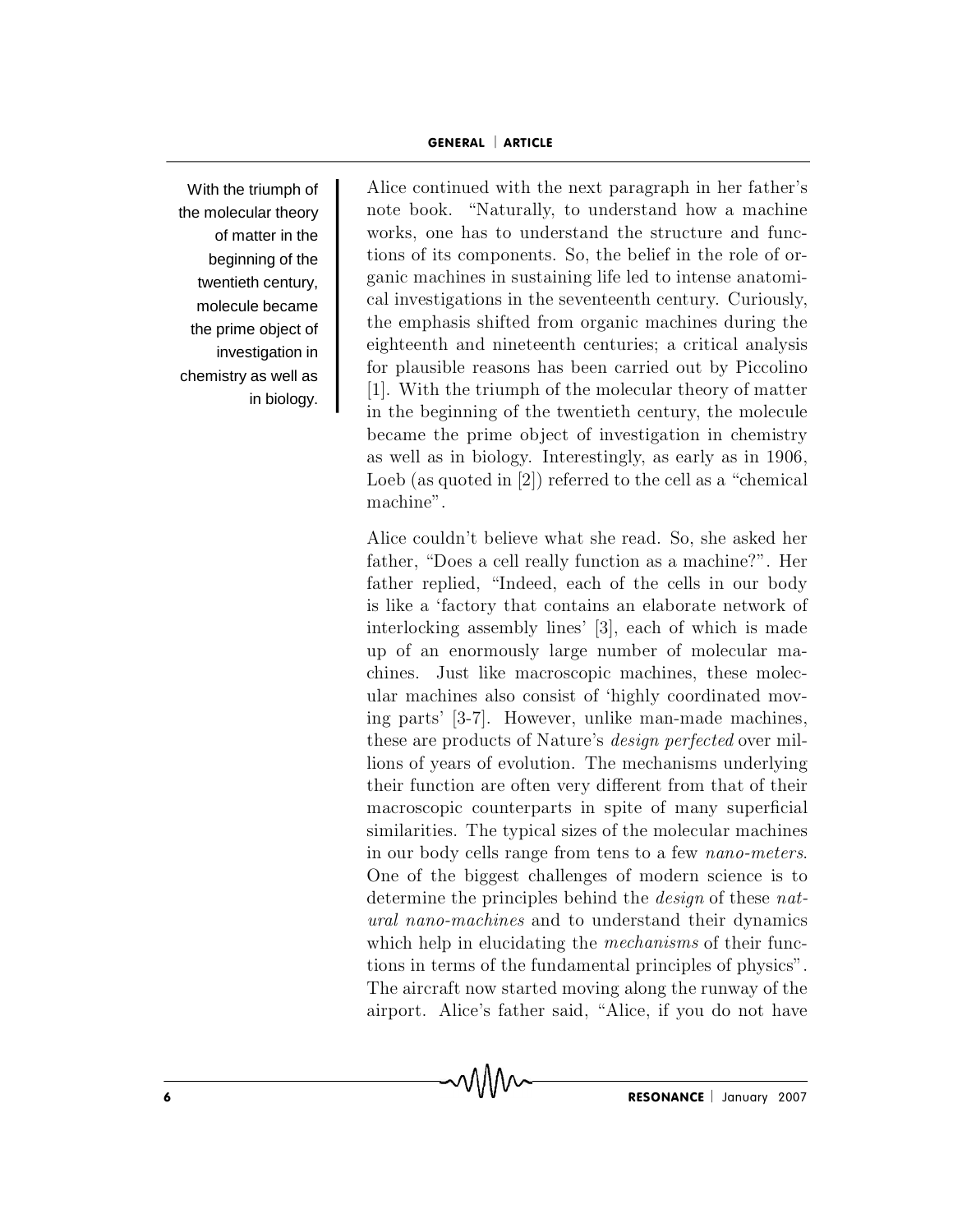GENERAL | ARTICLE<br>a lot of homework during the next weekend. I'll be glad **GENERAL** | **ARTICLE**<br>
a lot of homework during the next weekend, I'll be glad<br>
to tell you some of the intellectual challenges posed by **GENERAL**  $\vert$  **ARTICLE**<br>
a lot of homework during the next weekend, I'll be glad<br>
to tell you some of the intellectual challenges posed by<br>
the unusual mechanisms of these nano-machines inside **GENERAL** | **ARTICLE**<br>a lot of homework during the next weekend, I'll be glad<br>to tell you some of the intellectual challenges posed by<br>the unusual mechanisms of these nano-machines inside<br>our cells, each of which is like a a lot of homework during the next weekend, I'll be glad<br>to tell you some of the intellectual challenges posed by<br>the unusual mechanisms of these nano-machines inside<br>our cells, each of which is like a micron-sized factory" a lot of homework during the next weekend, I'll be glad<br>to tell you some of the intellectual challenges posed by<br>the unusual mechanisms of these nano-machines inside<br>our cells, each of which is like a micron-sized factory to tell you some of the intellectual challenges posed by<br>the unusual mechanisms of these nano-machines inside<br>our cells, each of which is like a micron-sized factory".<br>2. A Guided Tour of the Living Cell<br>The aircraft lifte

the unusual mechanisms of these nano-machines inside<br>
our cells, each of which is like a micron-sized factory".<br>
2. A Guided Tour of the Living Cell<br>
The aircraft lifted off the runway and was ascending.<br>
Alice looked out our cells, each of which is like a micron-sized factory".<br>
2. A Guided Tour of the Living Cell<br>
The aircraft lifted off the runway and was ascending.<br>
Alice looked out of the window and saw the busy ve-<br>
hicular traffic o 2. A Guided Tour of the Living Cell<br>
The aircraft lifted off the runway and was ascending.<br>
Alice looked out of the window and saw the busy ve-<br>
hicular traffic on the streets below. At one corner of<br>
the city she saw the 2. A Guided Tour of the Living Cent<br>The aircraft lifted off the runway and was ascending.<br>Alice looked out of the window and saw the busy ve-<br>hicular traffic on the streets below. At one corner of<br>the city she saw the high The aircraft lifted off the runway and was ascending.<br>Alice looked out of the window and saw the busy ve-<br>hicular traffic on the streets below. At one corner of<br>the city she saw the high chimneys of the factories; this<br>wa Alice looked out of the window and saw the busy ve-<br>hicular traffic on the streets below. At one corner of<br>the city she saw the high chimneys of the factories; this<br>was the industrial area where her grandfather owned a<br>sm hicular traffic on the streets below. At one corner of<br>the city she saw the high chimneys of the factories; this<br>was the industrial area where her grandfather owned a<br>small company that manufactured some chemicals. A<br>few o the city she saw the high chimneys of the factories; this<br>was the industrial area where her grandfather owned a<br>small company that manufactured some chemicals. A<br>few other high structures that she could recognise were<br>huge was the industrial area where her grandfather own<br>small company that manufactured some chemical<br>few other high structures that she could recognise<br>huge water tanks that supplied drinking water to<br>adjoining residential area Sman company that manufactured some chemicals. A<br>few other high structures that she could recognise were<br>huge water tanks that supplied drinking water to the<br>adjoining residential areas. Several years ago she had<br>seen one rew other high structures that she could recognise were<br>huge water tanks that supplied drinking water to the<br>adjoining residential areas. Several years ago she had<br>seen one of the pumps which raised water up to those<br>tanks nuge water tanks that supplied drinking water to the<br>adjoining residential areas. Several years ago she had<br>seen one of the pumps which raised water up to those<br>tanks from the water filtration plant below.<br>Alice recalled t

adjoining residential areas. Several years ago she had<br>seen one of the pumps which raised water up to those<br>tanks from the water filtration plant below.<br>Alice recalled the days when she was still in her kinder-<br>garten and seen one of the pumps which raised water up to those<br>tanks from the water filtration plant below.<br>Alice recalled the days when she was still in her kinder-<br>garten and her grandmother used to narrate the stories<br>of *Ramayan* Alice recalled the days when she was still in her kinder-<br>garten and her grandmother used to narrate the stories<br>of *Ramayana* and *Mahabharata* in the evening during<br>the summer vacations. The story she liked the most was Alice recalled the days when she was still in her kinder-<br>garten and her grandmother used to narrate the stories<br>of *Ramayana* and *Mahabharata* in the evening during<br>the summer vacations. The story she liked the most was<br> garten and her grandmother used to narrate the stories<br>of *Ramayana* and *Mahabharata* in the evening during<br>the summer vacations. The story she liked the most was<br>that of the underwater kingdom of snakes. She was so<br>tired of *hamayana* and *Manaonarata* in the evening during<br>the summer vacations. The story she liked the most was<br>that of the underwater kingdom of snakes. She was so<br>tired that, even before she realized, she was fast asleep<br>in the summer vacations. The story she nked the most was<br>that of the underwater kingdom of snakes. She was so<br>tired that, even before she realized, she was fast asleep<br>in her seat and started dreaming.<br>Alice found herself at

that of the underwater kingdom of snakes. She was so<br>tired that, even before she realized, she was fast asleep<br>in her seat and started dreaming.<br>Alice found herself at the entrance of the underwater<br>kingdom. It was covered tired that, even before she realized, she was fast asleep<br>in her seat and started dreaming.<br>Alice found herself at the entrance of the underwater<br>kingdom. It was covered entirely by an approximately<br>spherical membraneous s Alice found herself at the entrance of the underwater<br>kingdom. It was covered entirely by an approximately<br>spherical membraneous soft wall. A water molecule greet-<br>ed Alice with a smile: "Welcome Alice! Enjoy a guided<br>tour Alice found herself at the entrance of the underwater<br>kingdom. It was covered entirely by an approximately<br>spherical membraneous soft wall. A water molecule greet-<br>ed Alice with a smile: "Welcome Alice! Enjoy a guided<br>tour kingdom. It was covered entirely by an approximately<br>spherical membraneous soft wall. A water molecule greet-<br>ed Alice with a smile: "Welcome Alice! Enjoy a guided<br>tour of our kingdom which you call "cell". I'm Neera<br>and I spnerical membraneous soft wan. A water molecule greet-<br>ed Alice with a smile: "Welcome Alice! Enjoy a guided<br>tour of our kingdom which you call "cell". I'm Neera<br>and I'll be your guide during the next ninety minutes of<br>yo ed Alice with a sinne: Welcome Alice: Enjoy a guided<br>tour of our kingdom which you call "cell". I'm Neera<br>and I'll be your guide during the next ninety minutes of<br>your tour of our kingdom".<br>Neera warned Alice that the "cha

Four of our kingdom which you can cent. It in insert<br>and I'll be your guide during the next ninety minutes of<br>your tour of our kingdom".<br>Neera warned Alice that the "channel"-like passage of<br>the entry gate was very narrow Neera warned Alice that the "channel"-like passage of<br>the entry gate was very narrow and Alice would have to<br>squeeze through it. The wall of the kingdom actually<br>consisted of two layers and the space in between was<br>densely

Unlike man-made machines, cells are products of Nature's design perfected over millions of years of evolution. The mechanisms underlying their function are often very different from their macroscopic counterparts in spite of many superficial similarities.

The typical sizes of the molecular machines in our body cells range from tens to a few nano-meters.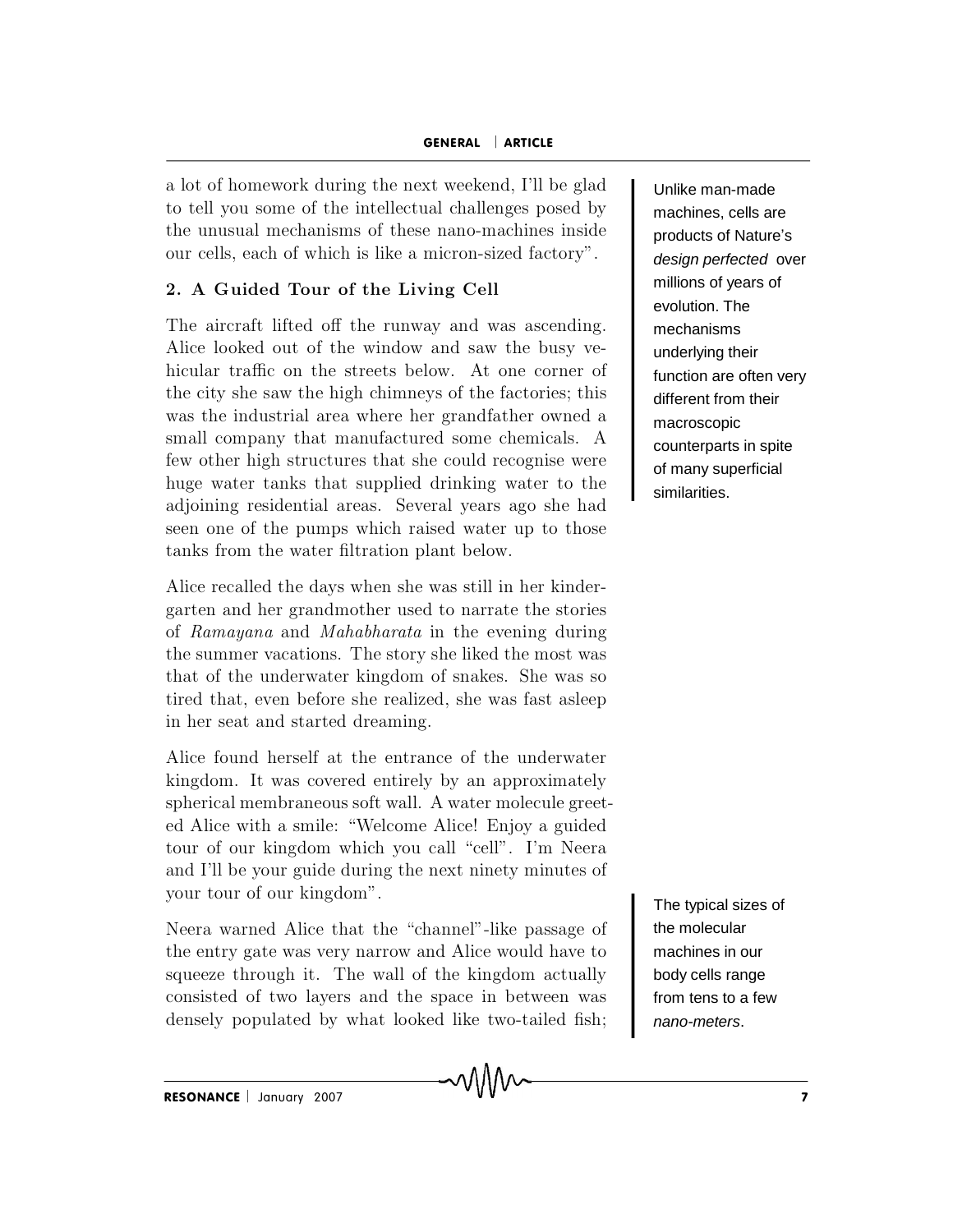Each of the cells in  $\begin{bmatrix} N \\ N \end{bmatrix}$ factory that assembly lines', made up of an number of molecular machines.

our body is like a When Alice asked the name of these unusual species<br>  $\begin{array}{c}$  the section of fish, Neera said they are called *lipids*. The peculiar contains an feature of these lipids was that the ones at the outer layer<br>had their heads facing water outside the kingdom and elaborate network hose in the inner layer had their heads staring inside<br>of interlating in the inner layer had their heads staring inside of interlocking the kingdom; Neera said that the two monolayers of the each of which is lipids always stay together forming a bilayer. The tails of these fish looked rather slippery and smelt like soap. GENERAL | ARTICLE<br>Neera seemed to have a special dislike for these fish. GENERAL | ARTICLE<br>Neera seemed to have a special dislike for these fish.<br>When Alice asked the name of these unusual species **GENERAL** | **ARTICLE**<br>Neera seemed to have a special dislike for these fish.<br>When Alice asked the name of these unusual species<br>of fish. Neera said they are called *linids*. The peculiar **GENERAL | ARTICLE**<br>Neera seemed to have a special dislike for these fish.<br>When Alice asked the name of these unusual species<br>of fish, Neera said they are called *lipids*. The peculiar<br>feature of these lipids was that the **GENERAL | ARTICLE**<br>Neera seemed to have a special dislike for these fish.<br>When Alice asked the name of these unusual species<br>of fish, Neera said they are called *lipids*. The peculiar<br>feature of these lipids was that the Neera seemed to have a special dislike for these fish.<br>When Alice asked the name of these unusual species<br>of fish, Neera said they are called *lipids*. The peculiar<br>feature of these lipids was that the ones at the outer la Neera seemed to have a special dislike for these fish.<br>When Alice asked the name of these unusual species<br>of fish, Neera said they are called *lipids*. The peculiar<br>feature of these lipids was that the ones at the outer la When Alice asked the name of these unusual species<br>of fish, Neera said they are called *lipids*. The peculiar<br>feature of these lipids was that the ones at the outer layer<br>had their heads facing water outside the kingdom an of fish, Neera said they are called *lipids*. The peculiar feature of these lipids was that the ones at the outer layer had their heads facing water outside the kingdom and those in the inner layer had their heads staring reature of these fiplus was that the ones at the outer layer<br>had their heads facing water outside the kingdom and<br>those in the inner layer had their heads staring inside<br>the kingdom; Neera said that the two monolayers of t had their heads facing water outside the kingdom and<br>those in the inner layer had their heads staring inside<br>the kingdom; Neera said that the two monolayers of the<br>lipids always stay together forming a bilayer. The tails<br>o those in the inner layer had their heads staring inside<br>the kingdom; Neera said that the two monolayers of the<br>lipids always stay together forming a bilayer. The tails<br>of these fish looked rather slippery and smelt like so

enormously large While Alice was looking at the wall, spellbound by what the kingdom; iveera said that the two monolayers of the<br>lipids always stay together forming a bilayer. The tails<br>of these fish looked rather slippery and smelt like soap.<br>While Alice was looking at the wall, spellbound by inpus always stay together forming a bilayer. The talls<br>of these fish looked rather slippery and smelt like soap.<br>While Alice was looking at the wall, spellbound by what<br>she saw, Neera had donned a special swimming suit,<br>s While Alice was looking at the wall, spellbound by what<br>she saw, Neera had donned a special swimming suit,<br>somewhat like the ones used by swimmers at the Olym-<br>pics. Neera said, "I'll have a tough time swimming<br>across that while Alice was looking at the wall, spellbound by what<br>she saw, Neera had donned a special swimming suit,<br>somewhat like the ones used by swimmers at the Olym-<br>pics. Neera said, "I'll have a tough time swimming<br>across that she saw, iveera had donned a special swimming suit,<br>somewhat like the ones used by swimmers at the Olym-<br>pics. Neera said, "I'll have a tough time swimming<br>across that channel unless I put on this swim suit".<br>Just as they

somewhat like the ones used by swimmers at the Olympics. Neera said, "I'll have a tough time swimming across that channel unless I put on this swim suit".<br>Just as they slipped in through the channel, Alice found<br>a net of r pics. Neera said, Til have a tough time swimming<br>across that channel unless I put on this swim suit".<br>Just as they slipped in through the channel, Alice found<br>a net of ropes which resembled fishing nets. First she<br>thought across that channer unless 1 put on this swim suit.<br>Just as they slipped in through the channel, Alice found<br>a net of ropes which resembled fishing nets. First she<br>thought that these were perhaps intended to prevent the<br>tw Just as they slipped in through the channel, Alice found<br>a net of ropes which resembled fishing nets. First she<br>thought that these were perhaps intended to prevent the<br>two-tailed fish from entering the kingdom. But, immedi a net of ropes which resembled fishing nets. First she<br>thought that these were perhaps intended to prevent the<br>two-tailed fish from entering the kingdom. But, immedi-<br>ately she realized her mistake; she had never seen such thought that these were perhaps intended to prevent the<br>two-tailed fish from entering the kingdom. But, immedi-<br>ately she realized her mistake; she had never seen such a<br>dual-purpose net. While taking off her swim suit, Ne two-tailed fish from entering the kingdom. But, immediately she realized her mistake; she had never seen such a dual-purpose net. While taking off her swim suit, Neera said that this special net is called *cytoskeleton*. T two-tailed fish from entering the kingdom. But, immediately she realized her mistake; she had never seen such a dual-purpose net. While taking off her swim suit, Neera said that this special net is called *cytoskeleton*. dual-purpose net. While taking on her swim suit, Neera<br>said that this special net is called *cytoskeleton*. The<br>girders and cables together form a skeleton that gives<br>strength to the architecture of the kingdom and, at the girders and cables together form a skeleton that gives<br>strength to the architecture of the kingdom and, at the<br>same time, also form the backbone of the transportation<br>network of the kingdom [7].<br>There was water everywhere ginaers and cables together form a skeleton that gives<br>strength to the architecture of the kingdom and, at the<br>same time, also form the backbone of the transportation<br>network of the kingdom [7].<br>There was water everywhere

strength to the architecture of the kingdom and, at the<br>same time, also form the backbone of the transportation<br>network of the kingdom [7].<br>There was water everywhere inside the kingdom. But,<br>unlike the freely flowing tran same time, also form the backbone of the transportation<br>network of the kingdom [7].<br>There was water everywhere inside the kingdom. But,<br>unlike the freely flowing transparent water Alice had al-<br>ways been familiar with, it There was water everywhere inside the kingdom. But,<br>unlike the freely flowing transparent water Alice had al-<br>ways been familiar with, it was rather viscous and turbid<br>because of the huge crowd swimming all around. Alice<br> There was water everywhere inside the kingdom. But, unlike the freely flowing transparent water Alice had always been familiar with, it was rather viscous and turbid because of the huge crowd swimming all around. Alice req unike the freely howing transparent water Alice had always been familiar with, it was rather viscous and turbid<br>because of the huge crowd swimming all around. Alice<br>requested Neera for a brief pause as she wanted to watch<br> ways been rammar with, it was rather viscous and turbid<br>because of the huge crowd swimming all around. Alice<br>requested Neera for a brief pause as she wanted to watch<br>the busy transportation system for a while before pro-<br>c

Alice found that the motors were not moving smoothly;<br>their jerky motion was similar to that of a person trying<br>to move straight in a dust storm. The motors moving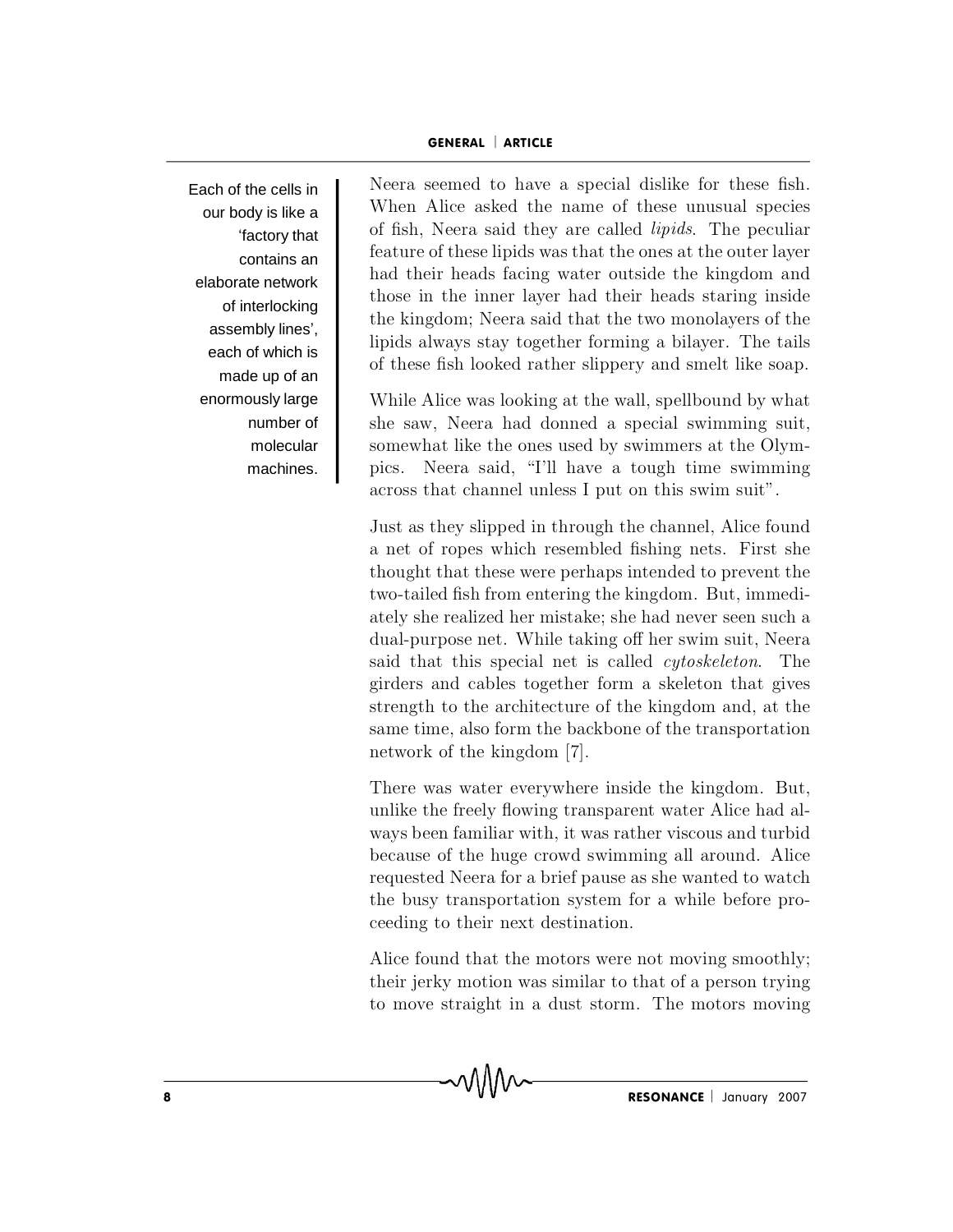GENERAL ARTICLE



**Figure 2. A cartoon of a two-headed molecular motor moving on a filamentary track.**

along the cables and struts had no wheels. They looked<br>more like two-legged humans than the four-wheeled vealong the cables and struts had no wheels. They looked<br>more like two-legged humans than the four-wheeled ve-<br>hicles Alice was familiar with. Each carried a heavy<br>bundle of cargo on its head and moved like a porter. along the cables and struts had no wheels. They looked<br>more like two-legged humans than the four-wheeled ve-<br>hicles Alice was familiar with. Each carried a heavy<br>bundle of cargo on its head and moved like a porter.<br>Neera p along the cables and struts had no wheels. They looked<br>more like two-legged humans than the four-wheeled ve-<br>hicles Alice was familiar with. Each carried a heavy<br>bundle of cargo on its head and moved like a porter.<br>Neera p along the cables and struts had no wheels. They looked<br>more like two-legged humans than the four-wheeled ve-<br>hicles Alice was familiar with. Each carried a heavy<br>bundle of cargo on its head and moved like a porter.<br>Neera p more like two-legged humans than the four-wheeled ve-<br>hicles Alice was familiar with. Each carried a heavy<br>bundle of cargo on its head and moved like a porter.<br>Neera pointed at the motor passing by and said it was<br>a *kines* hicles Alice was familiar with. Each carried a heavy<br>bundle of cargo on its head and moved like a porter.<br>Neera pointed at the motor passing by and said it was<br>a *kinesin*. Another coming from the opposite direction<br>was a bundle of cargo on its head and moved like a porter.<br>Neera pointed at the motor passing by and said it was<br>a *kinesin*. Another coming from the opposite direction<br>was a *dynein*. Neera said that these two brands are like<br>t Neera pointed at the motor passing by and said it was<br>a *kinesin*. Another coming from the opposite direction<br>was a *dynein*. Neera said that these two brands are like<br>trains of the rapid mass transit system that ran from<br> a kinesin. Another coming from the opposite direction<br>was a *dynein*. Neera said that these two brands are like<br>trains of the rapid mass transit system that ran from<br>the city centre to the peripheral suburbs. The kinesins<br> was a *dynein*. Neera said that these two brands are like<br>trains of the rapid mass transit system that ran from<br>the city centre to the peripheral suburbs. The kinesins<br>transport cargo from the city centre to the periphera trains of the rapid mass transit system that ran from<br>the city centre to the peripheral suburbs. The kinesins<br>transport cargo from the city centre to the peripheral<br>suburbs while the dyneins move in exactly the oppo-<br>site the city centre to the peripheral suburbs. The kinesins<br>transport cargo from the city centre to the peripheral<br>suburbs while the dyneins move in exactly the oppo-<br>site direction. The stiff struts that form the tracks for<br>t actin. suburbs while the dynems move in exactly the opposite direction. The stiff struts that form the tracks for these motors are called *microtubules*. The shuttle buses that carried the passengers in these suburbs were mostly site direction. The stiff struts that form the tracks for<br>these motors are called *microtubules*. The shuttle buses<br>that carried the passengers in these suburbs were mostly<br>*myosins* and they moved on more flexible cables these motors are caned *interotuoues*. The shuttle buses<br>that carried the passengers in these suburbs were mostly<br>*myosins* and they moved on more flexible cables called<br>*actin*.<br>Alice did not find a single petrol pump (ga

that carried the passengers in these suburbs were mostly  $myosins$  and they moved on more flexible cables called  $actin$ .<br>Alice did not find a single petrol pump (gas station) anywhere in the city and asked Neera how the motors myosins and they moved on more nexible cables called actin.<br>
Alice did not find a single petrol pump (gas station)<br>
anywhere in the city and asked Neera how the motors<br>
were running without fuel. Neera corrected her mistak Alice did not find a single petrol pump (gas station)<br>anywhere in the city and asked Neera how the motors<br>were running without fuel. Neera corrected her mistake;<br>the motors were consuming "chemical fuels". Each of<br>the moto Alice did not find a single petrol pump (gas station)<br>anywhere in the city and asked Neera how the motors<br>were running without fuel. Neera corrected her mistake;<br>the motors were consuming "chemical fuels". Each of<br>the moto anywhere in the city and asked Neera how the motors<br>were running without fuel. Neera corrected her mistake;<br>the motors were consuming "chemical fuels". Each of<br>the motors was utilizing the chemical energy released<br>by a che were running without fuel. Neera corrected her mistake;<br>the motors were consuming "chemical fuels". Each of<br>the motors was utilizing the chemical energy released<br>by a chemical reaction. The fuels, namely molecules of<br>a com the motors were consuming "chemical fuels". Each of<br>the motors was utilizing the chemical energy released<br>by a chemical reaction. The fuels, namely molecules of<br>a compound called adenosine triphosphate (ATP), were<br>abundant the motors was utilizing the chemical energy released<br>by a chemical reaction. The fuels, namely molecules of<br>a compound called adenosine triphosphate (ATP), were<br>abundant everywhere and the motors were using the en-<br>ergy r by a chemical reaction. The fuels, namely molecules of<br>a compound called adenosine triphosphate (ATP), were<br>abundant everywhere and the motors were using the en-<br>ergy released by their hydrolysis to generate the mechan-<br>ic a compound called adenosine triphosphate (ATP), were<br>abundant everywhere and the motors were using the en-<br>ergy released by their hydrolysis to generate the mechan-<br>ical energy required for their directed movement. Alice<br>w a compound called adenosine triphosphate (ATP), were<br>abundant everywhere and the motors were using the en-<br>ergy released by their hydrolysis to generate the mechan-<br>ical energy required for their directed movement. Alice<br>w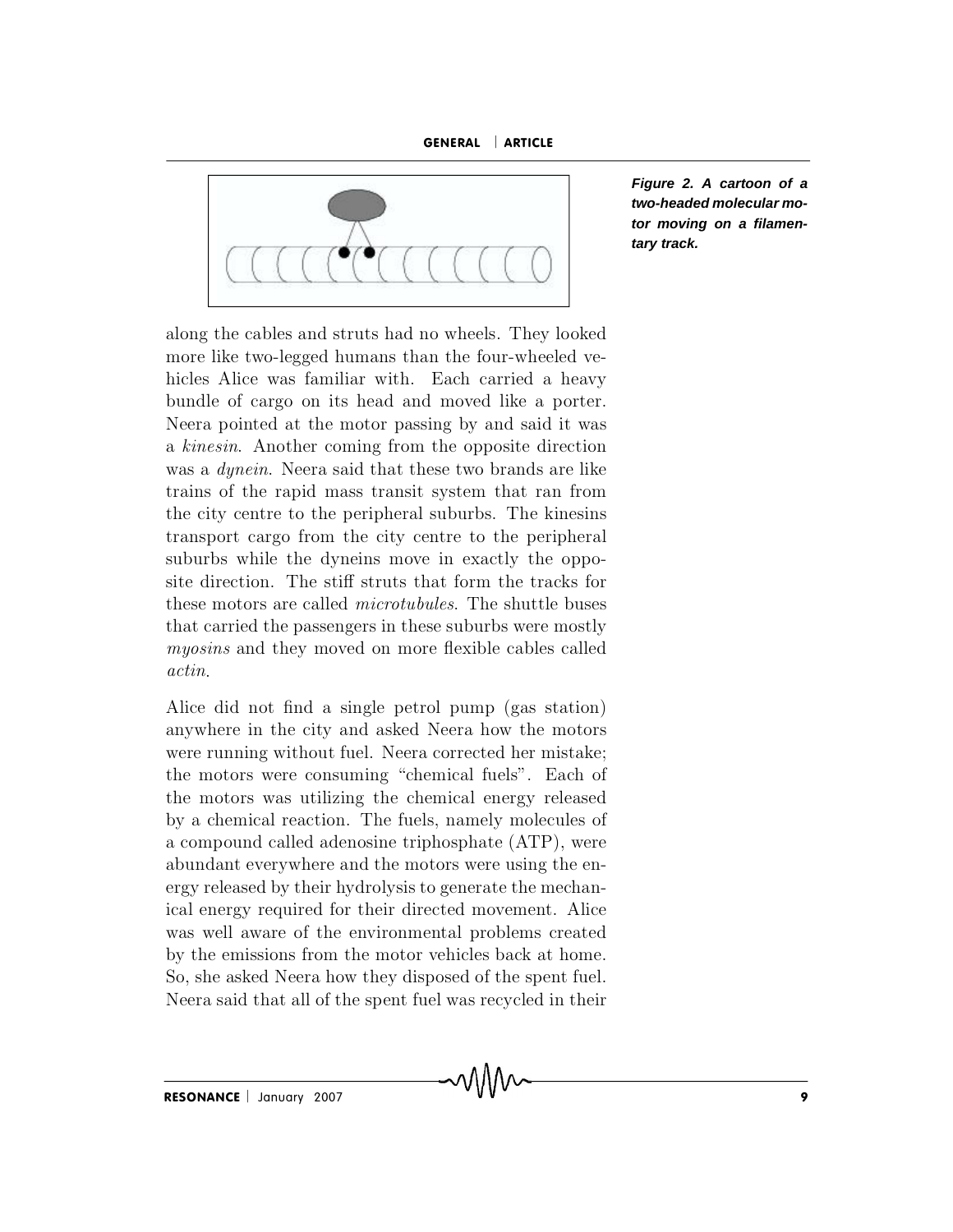GENERAL | ARTICLE<br>kingdom: the spent fuel was recharged to manufacture **GENERAL** | **ARTICLE**<br>kingdom; the spent fuel was recharged to manufacture<br>fresh fuel. Neera also added that some other machines in GENERAL | ARTICLE<br>
kingdom; the spent fuel was recharged to manufacture<br>
fresh fuel. Neera also added that some other machines in<br>
their kingdom directly used sunlight and, therefore, were **GENERAL | ARTICLE**<br>
kingdom; the spent fuel was recharged to manufacture<br>
fresh fuel. Neera also added that some other machines in<br>
their kingdom directly used sunlight and, therefore, were<br>
verv eco-friendly as no waste **GENERAL | ARTICLE**<br>kingdom; the spent fuel was recharged to manufacture<br>fresh fuel. Neera also added that some other machines in<br>their kingdom directly used sunlight and, therefore, were<br>very eco-friendly as no waste prod kingdom; the spent fuel was recharged to manufacture<br>fresh fuel. Neera also added that some other machines in<br>their kingdom directly used sunlight and, therefore, were<br>very eco-friendly as no waste product was generated by kingdom; the spent fuel was recharged to ma<br>fresh fuel. Neera also added that some other n<br>their kingdom directly used sunlight and, there<br>very eco-friendly as no waste product was ger<br>those machines. Moreover, another adv resh ruel. Neera also added that some other machines in<br>their kingdom directly used sunlight and, therefore, were<br>very eco-friendly as no waste product was generated by<br>those machines. Moreover, another advantage of the<br>ma their kingdom directly used sunlight and, therefore, were<br>very eco-friendly as no waste product was generated by<br>those machines. Moreover, another advantage of the<br>machines running on light energy was that light can be<br>swi very eco-friendly as no waste product was generated by<br>those machines. Moreover, another advantage of the<br>machines running on light energy was that light can be<br>switched on and off easily and rapidly.<br>As it was getting lat

**Figure 3 (left). A cartoon of** bold the two strands together. "Such openings form one **a DNA helicase motor that** step in the overall processes of DNA repair or polymeri**moves on a nucleic acid** sation of DNA and RNA" explained Neera. RNA poly**track locally unzipping the** *merases* (see Figure 4) also move on DNA and the main **Figure 4 (right). A cartoon** messenger RNA joining nucleotides that are selected on the basis of the templates formed by a single-strand of **tor that moves on a nucleic** DNA. The input energy for these machines comes from **acid track synthesizing an** the condensation of nucleotide triphosphates (NTP) and **m-RNA strand using DNA** the output is the work done by the machine against the those machines. Moreover, another advantage of the<br>machines running on light energy was that light can be<br>switched on and off easily and rapidly.<br>As it was getting late, Alice resumed her sightseeing<br>tour of the kingdom. S machines running on light energy was that light can be switched on and off easily and rapidly.<br>As it was getting late, Alice resumed her sightseeing tour of the kingdom. Soon Alice and Neera were at the pore-like entrance Switched on and on easily and rapidly.<br>As it was getting late, Alice resumed her sightseeing<br>tour of the kingdom. Soon Alice and Neera were at<br>the pore-like entrance to the palace, called *nucleus*, at<br>the center of the ki As it was getting late, Alice resumed her sightseeing<br>tour of the kingdom. Soon Alice and Neera were at<br>the pore-like entrance to the palace, called *nucleus*, at<br>the center of the kingdom. Alice was spellbound by the<br>chem tour of the kingdom. Soon Alice and Neera were at<br>the pore-like entrance to the palace, called *nucleus*, at<br>the center of the kingdom. Alice was spellbound by the<br>chemical factory inside the nucleus. A member of a spe-<br>ci the pore-like entrance to the palace, called *nucleus*, at<br>the center of the kingdom. Alice was spellbound by the<br>chemical factory inside the nucleus. A member of a spe-<br>cial class of machines, called DNA *helicase*, was w the center of the kingdom. Alice was spellbound by the chemical factory inside the nucleus. A member of a special class of machines, called DNA *helicase*, was walking along a DNA fiber unwinding the two strands. This proc chemical factory inside the nucleus. A member of a special class of machines, called DNA *helicase*, was walking along a DNA fiber unwinding the two strands. This process resembled disentangling of two strands of fine thre cial class of machines, called DNA *helicase*, was walking<br>along a DNA fiber unwinding the two strands. This<br>process resembled disentangling of two strands of fine<br>thread that are snarled together. The local opening of<br>the along a DNA fiber unwinding the two strands. This<br>process resembled disentangling of two strands of fine<br>thread that are snarled together. The local opening of<br>the double stranded DNA (see *Figure* 3) is effectively<br>an unz process resembled disentangling of two strands of fine<br>thread that are snarled together. The local opening of<br>the double stranded DNA (see Figure 3) is effectively<br>an unzipping process that cuts the weak bonds which<br>hold t thread that are snarled together. The local opening of<br>the double stranded DNA (see *Figure* 3) is effectively<br>an unzipping process that cuts the weak bonds which<br>hold the two strands together. "Such openings form one<br>step the double stranded DNA (see *Figure* 3) is effectively<br>an unzipping process that cuts the weak bonds which<br>hold the two strands together. "Such openings form one<br>step in the overall processes of DNA repair or polymeri-<br>s an unzipping process that cuts the weak bonds which<br>hold the two strands together. "Such openings form one<br>step in the overall processes of DNA repair or polymeri-<br>sation of DNA and RNA" explained Neera. RNA *poly-<br>merases* hold the two strands together. "Such openings form one<br>step in the overall processes of DNA repair or polymeri-<br>sation of DNA and RNA" explained Neera. RNA *poly-<br>merases* (see *Figure* 4) also move on DNA and the main<br>fun step in the overall processes of DNA repair or polymeri-<br>sation of DNA and RNA" explained Neera. RNA *poly-*<br>*merases* (see *Figure* 4) also move on DNA and the main<br>function of these machines is to polymerise the so-calle sation of DNA and RNA" explained Neera. RNA *poly-<br>merases* (see *Figure* 4) also move on DNA and the main<br>function of these machines is to polymerise the so-called<br>messenger RNA joining nucleotides that are selected on<br>t merases (see Figure 4) also move on DNA and the main<br>function of these machines is to polymerise the so-called<br>messenger RNA joining nucleotides that are selected on<br>the basis of the templates formed by a single-strand of function of these machine<br>messenger RNA joining 1<br>the basis of the template<br>DNA. The input energy<br>the condensation of nucle<br>the output is the work de<br>opposing chemical force.



 $\text{RESONANCE}$  January 2007

**double stranded DNA.**

**of an RNA polymerase moas the template.**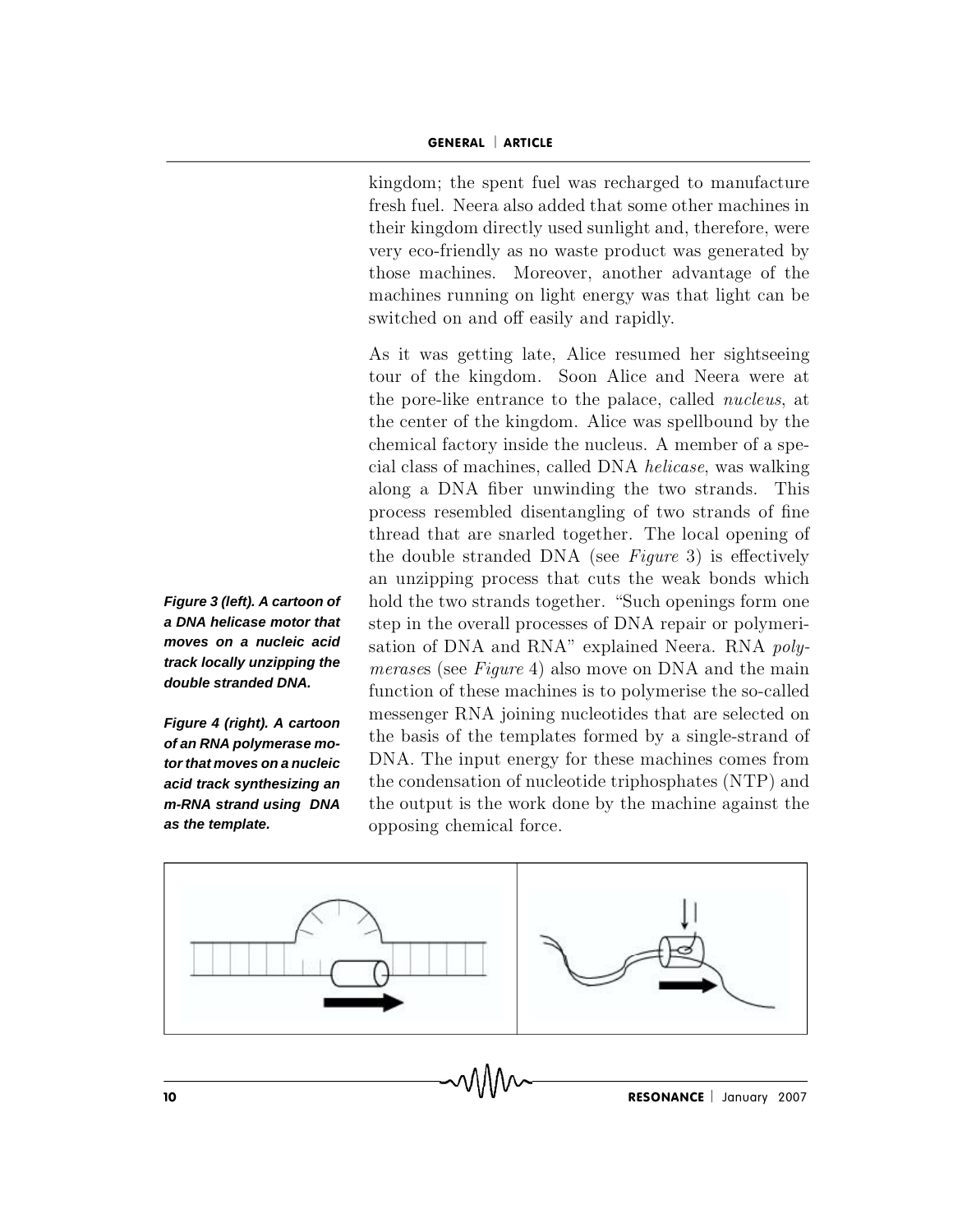GENERAL ARTICLE



Alice saw the synthesis of one such mRNA strand in<br>front of her eyes in a matter of seconds. Then the ser-<br>pentine mRNA headed towards the nuclear pore. Neera<br>said. "After moving out of the nucleus, the mRNA will spo Alice saw the synthesis of one such mRNA strand in<br>front of her eyes in a matter of seconds. Then the ser-<br>pentine mRNA headed towards the nuclear pore. Neera<br>said, "After moving out of the nucleus, the mRNA will spo<br>serv Alice saw the synthesis of one such mRNA strand in<br>front of her eyes in a matter of seconds. Then the ser-<br>pentine mRNA headed towards the nuclear pore. Neera<br>said, "After moving out of the nucleus, the mRNA will<br>serve as Alice saw the synthesis of one such mRNA strand in<br>front of her eyes in a matter of seconds. Then the ser-<br>pentine mRNA headed towards the nuclear pore. Neera<br>said, "After moving out of the nucleus, the mRNA will<br>serve as front of her eyes in a matter of seconds. Then the ser-<br>pentine mRNA headed towards the nuclear pore. Neera<br>said, "After moving out of the nucleus, the mRNA will<br>sperve as a template for the synthesis of a protein by an-<br> pentine mRNA headed towards the nuclear pore. Neera<br>said, "After moving out of the nucleus, the mRNA will<br>serve as a template for the synthesis of a protein by an-<br>other set of machines". Alice was excited and wanted<br>to s said, "After moving out of the nucleus, the mRNA will<br>serve as a template for the synthesis of a protein by an-<br>other set of machines". Alice was excited and wanted<br>to see the whole process. She rushed out of the nucleus<br> serve as a template for the synthesis of a protein by an-<br>other set of machines". Alice was excited and wanted<br>to see the whole process. She rushed out of the nucleus<br>behind the mRNA, closely followed by Neera. Alice saw<br> other set of machines". Alice was excited and wanted<br>to see the whole process. She rushed out of the nucleus<br>behind the mRNA, closely followed by Neera. Alice saw<br>that soon the mRNA got decorated by little ball-like<br>machi to see the whole process. She rushed out of the nucleus sin<br>behind the mRNA, closely followed by Neera. Alice saw<br>that soon the mRNA got decorated by little ball-like  $\theta = mR$ <br>machines. She looked at Neera. "Those are the behind the mRNA, closely followed by Neera. Alice saw<br>
that soon the mRNA got decorated by little ball-like<br>
machines. She looked at Neera. "Those are the *ribo-*<br>
somes," explained Neera (see *Figure* 5). Alice saw a<br>
st that soon the mRNA got decorated by little ball-like  $\theta$  machines. She looked at Neera. "Those are the *ribo*-<br>somes," explained Neera (see *Figure* 5). Alice saw a **rate**<br>stiching-like action by each of the ribosomes, w machines. She looked at Neera. "Those are the *ribo*-<br>somes," explained Neera (see *Figure* 5). Alice saw a<br>stiching-like action by each of the ribosomes, which also<br>involved the mRNA, tRNA and amino acids, that finally<br>g somes," explained Neera (see Figure !<br>stiching-like action by each of the ribose<br>involved the mRNA, tRNA and amino a<br>gave birth to a fresh protein chain. How<br>stantaneously the nascent protein folde<br>three-dimensional struc sticning-like action by each of the ribosomes, which also<br>involved the mRNA, tRNA and amino acids, that finally<br>gave birth to a fresh protein chain. However, almost in-<br>stantaneously the nascent protein folded into a compl mvoived the mrink, trink and amino acids, that many<br>gave birth to a fresh protein chain. However, almost in-<br>stantaneously the nascent protein folded into a complex<br>three-dimensional structure that Neera identified as the<br> gave birth to a fresh protein chain. However, almost in-<br>stantaneously the nascent protein folded into a complex<br>three-dimensional structure that Neera identified as the<br>*tertiary* structure of the protein.<br>On the way back

stantaneously the nascent protein lolded into a complex<br>three-dimensional structure that Neera identified as the<br>*tertiary* structure of the protein.<br>On the way back, Alice saw many buildings of wide va-<br>riety of shapes an three-dimensional structure that iveera identified as the *tertiary* structure of the protein.<br>On the way back, Alice saw many buildings of wide variety of shapes and sizes; each of these was enclosed by a soft membranous b a lertiary structure of the protein.<br>
On the way back, Alice saw many buildings of wide variety of shapes and sizes; each of these was enclosed by<br>
a soft membranous wall. Neera pointed her finger at<br>
one and said, "Can On the way back, Alice saw many buildings of wide va-<br>riety of shapes and sizes; each of these was enclosed by<br>a soft membranous wall. Neera pointed her finger at<br>one and said, "Can you see that labyrinthine structure?<br>Tha riety of shapes and sizes; each of these was enclosed by<br>a soft membranous wall. Neera pointed her finger at<br>one and said, "Can you see that labyrinthine structure?<br>That's *endoplasmic reticulum*. And, of course, the small a soft membranous wall. Neera pointed her finger at<br>one and said, "Can you see that labyrinthine structure?<br>That's *endoplasmic reticulum*. And, of course, the small<br>balls sticking to its membranous wall are the ribosomes. one and said, "Can you see that labyrinthine structure?<br>That's *endoplasmic reticulum*. And, of course, the small<br>balls sticking to its membranous wall are the ribosomes."<br>Then Neera turned in another direction, "That one That's *endoplasmic reticulum*. And, of course, the small balls sticking to its membranous wall are the ribosomes."<br>Then Neera turned in another direction, "That one over there is called the *Golgi apparatus*". Alice could balls sticking to its membranous wall are the ribosomes."<br>Then Neera turned in another direction, "That one over<br>there is called the *Golgi apparatus*". Alice could not<br>control her curiosity. She asked, "Why do you need th

**Figure 5. A cartoon of ribosomes that move simultaneously on an mRNA strand each synthesizing different copies of the same protein. The ribosome has two subunits; the larger subunit is represented schematically by the ellipse while the rectangular part represents the smaller subunit. The three small boxes on the larger subunit correspond to the three binding sites. The smaller subunit of the ribosome can cover simultaneously** l **codons, i.e.,** l **triplets of nucleotides (**l **= 2 in this figure) on the** mRNA. The parameters  $\alpha$ and  $\beta$  capture the effective **rates of initiation and termination of translation.**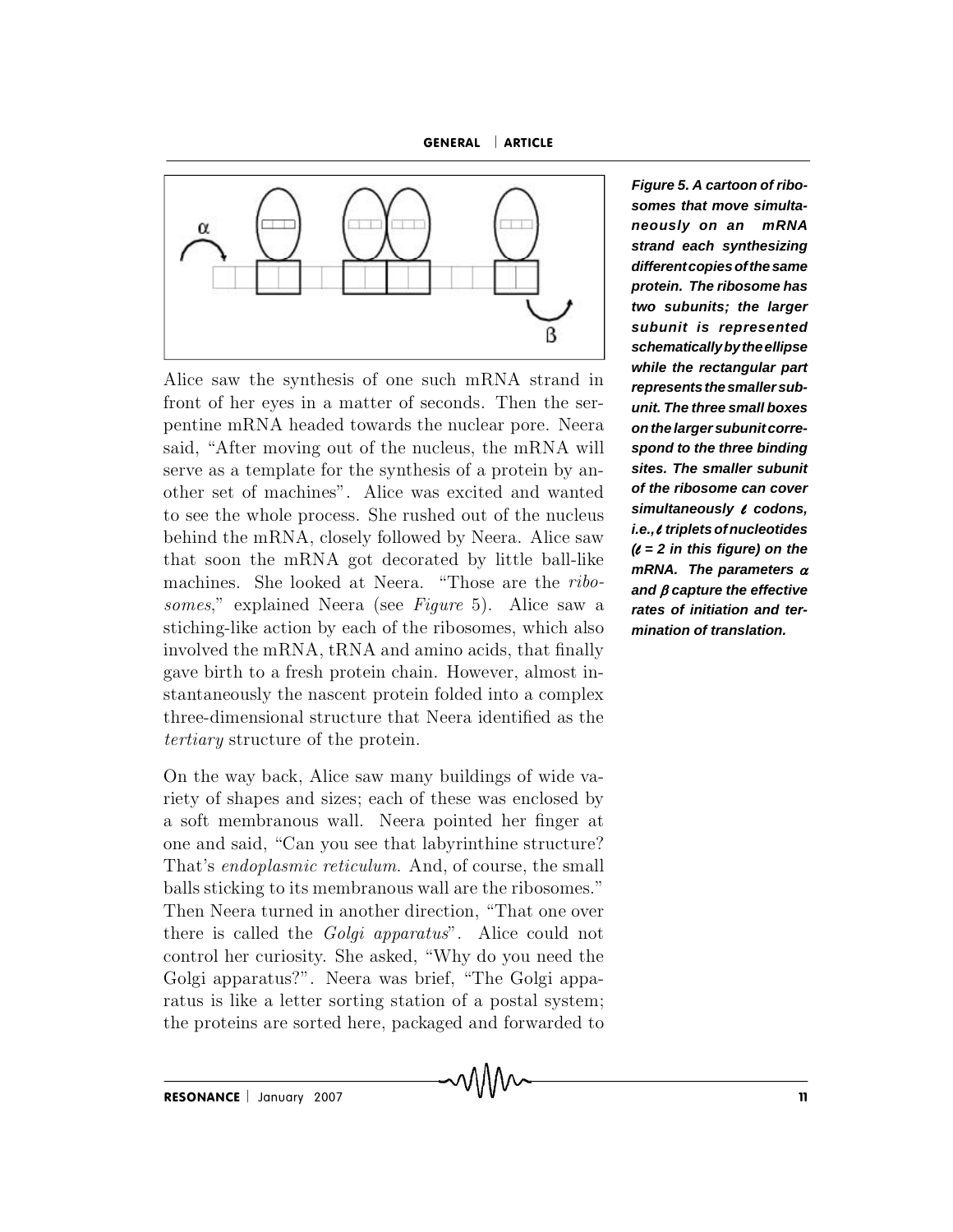



**a translocation machine that translocates a biologia membrane.**

**motor associated with a** part is called the  $\textsf{\textit{F}}_{o}$  motor  $\quad$   $\rm{G}$ **while the other part repre**sents the  $F$ <sub>1</sub> motor. Both  $F^{\circ}_{\theta}$ and  $\boldsymbol{F}_{\!\!_1}$  are reversible and  $\quad$   ${\rm sec\ }{\rm t}$ **other.**

**with a membrane.**



**Figure 6 (left). A cartoon of** their onward destination." Neera added further, "We'll **cal macromolecule across** those. In particular, there are some *translocation ma*-**Figure 7 (right). A cartoon** terms on and near their wand which pun and pain pro<br>of ATP synthese a retary teins in and out of the building. Without the help of of **ATP synthase, a rotary** terms in and out of the bunding. Without the neip of **area** in the semembrane-bound machines, no protein would be **membrane. The cylindrical** THITTI (THITTI)<br>their onward destination." Neera added further, "We'll<br>visit some endoplasmic reticulum and Golgi apparatus<br>during your future visits and show you the functions of<br>those. In particular, there are some *tran* their onward destination." Neera added further, "We'll<br>visit some endoplasmic reticulum and Golgi apparatus<br>during your future visits and show you the functions of<br>those. In particular, there are some *translocation ma-*<br> their onward destination." Neera added further, "We'll<br>visit some endoplasmic reticulum and Golgi apparatus<br>during your future visits and show you the functions of<br>those. In particular, there are some *translocation ma-<br>ch* their onward destination." Neera added further, "We'll<br>visit some endoplasmic reticulum and Golgi apparatus<br>during your future visits and show you the functions of<br>those. In particular, there are some *translocation ma-<br>ch* visit some endoplasmic reticulum and Golgi apparatus<br>during your future visits and show you the functions of<br>those. In particular, there are some *translocation ma-<br>chines* on and near their walls which pull and push pro-<br> during your future visits and show you the functions of those. In particular, there are some *translocation machines* on and near their walls which pull and push proteins in and out of the building. Without the help of th those. In particular, there are some *translocation machines* on and near their walls which pull and push proteins in and out of the building. Without the help of these membrane-bound machines, no protein would be able to chines on and near their wans which pun and push proteins in and out of the building. Without the help of these membrane-bound machines, no protein would be able to cross the walls of the endoplasmic reticulum and Golgi a tems in and out of the bunding. Without the help of<br>these membrane-bound machines, no protein would be<br>able to cross the walls of the endoplasmic reticulum and<br>Golgi apparatus" (see *Figure* 6).<br>Suddenly, Neera seemed ver

**are tightly coupled to each** is a mitochondrion, one of the power houses that con-**Figure 8. A cartoon of the** [8], stuck on the wall of the mitochondrion. Perhaps<br>you cannot see it from here (see *Figure* 7). But, I can **flagellar motor of bacteria,** you cannot see it from here (see *Figure 1*). But, I can **a rotary motor associated** assure you that this fotary motor currently holds the with a membrane world record: it is the smallest rotary motor. This is, these membrane-bound machines, no protein would be<br>able to cross the walls of the endoplasmic reticulum and<br>Golgi apparatus" (see Figure 6).<br>Suddenly, Neera seemed very excited: "Alice, can you<br>see that small sausage-shape able to cross the walls of the endoplasmic reticulum and<br>Golgi apparatus" (see Figure 6).<br>Suddenly, Neera seemed very excited: "Alice, can you<br>see that small sausage-shaped building over there? That<br>is a *mitochondrion*, o Goigh apparatus (see *rigure* b).<br>
Suddenly, Neera seemed very excited: "Alice, can you<br>
see that small sausage-shaped building over there? That<br>
is a *mitochondrion*, one of the power houses that con-<br>
vert the spent fue Suddenly, Neera seemed very excited: "Alice, can you<br>see that small sausage-shaped building over there? That<br>is a *mitochondrion*, one of the power houses that con-<br>vert the spent fuel ADP into fresh fuel ATP. It looks<br>ver see that small sausage-shaped building over there? That<br>is a *mitochondrion*, one of the power houses that con-<br>vert the spent fuel ADP into fresh fuel ATP. It looks<br>very different from the chemical factories in your world is a *mitochondrion*, one of the power houses that convert the spent fuel ADP into fresh fuel ATP. It looks<br>very different from the chemical factories in your world.<br>This is achieved by a tiny machine, called ATP *synthas* vert the spent fuel ADP into fresh fuel ATP. It looks<br>very different from the chemical factories in your world.<br>This is achieved by a tiny machine, called ATP *synthase*<br>[8], stuck on the wall of the mitochondrion. Perhap very different from the chemical factories in your world.<br>This is achieved by a tiny machine, called ATP *synthase*<br>[8], stuck on the wall of the mitochondrion. Perhaps<br>you cannot see it from here (see *Figure 7*). But, I This is achieved by a tiny machine, called ATP *synthase* [8], stuck on the wall of the mitochondrion. Perhaps you cannot see it from here (see *Figure* 7). But, I can assure you that this rotary motor currently holds the [8], stuck on the wall of the mitochondrion. Perhaps<br>you cannot see it from here (see *Figure* 7). But, I can<br>assure you that this rotary motor currently holds the<br>world record: it is the smallest rotary motor. This is,<br>a slightly cannot see it from here (see Figure 7). But, I can assure you that this rotary motor currently holds the world record: it is the smallest rotary motor. This is, at least superficially, very similar to the motor o assure you that this rotary motor currently holds the world record: it is the smallest rotary motor. This is, at least superficially, very similar to the motor of a hair dryer". "Is this the only rotary motor that exists i world record: it<br>at least superfici<br>dryer". "Is this<br>this kingdom?",<br>slightly larger ro<br>motor rotates a *Figure* 8). at least supernerally, very similar to the motor of a hair<br>dryer". "Is this the only rotary motor that exists in<br>this kingdom?", asked Alice. "No. Bacteria also have a<br>slightly larger rotary motor fixed on their skin [9]. dryer". "Is this the only rotary motor that exists in<br>this kingdom?", asked Alice. "No. Bacteria also have a<br>slightly larger rotary motor fixed on their skin [9]. This<br>motor rotates a helical filament called a flagellum"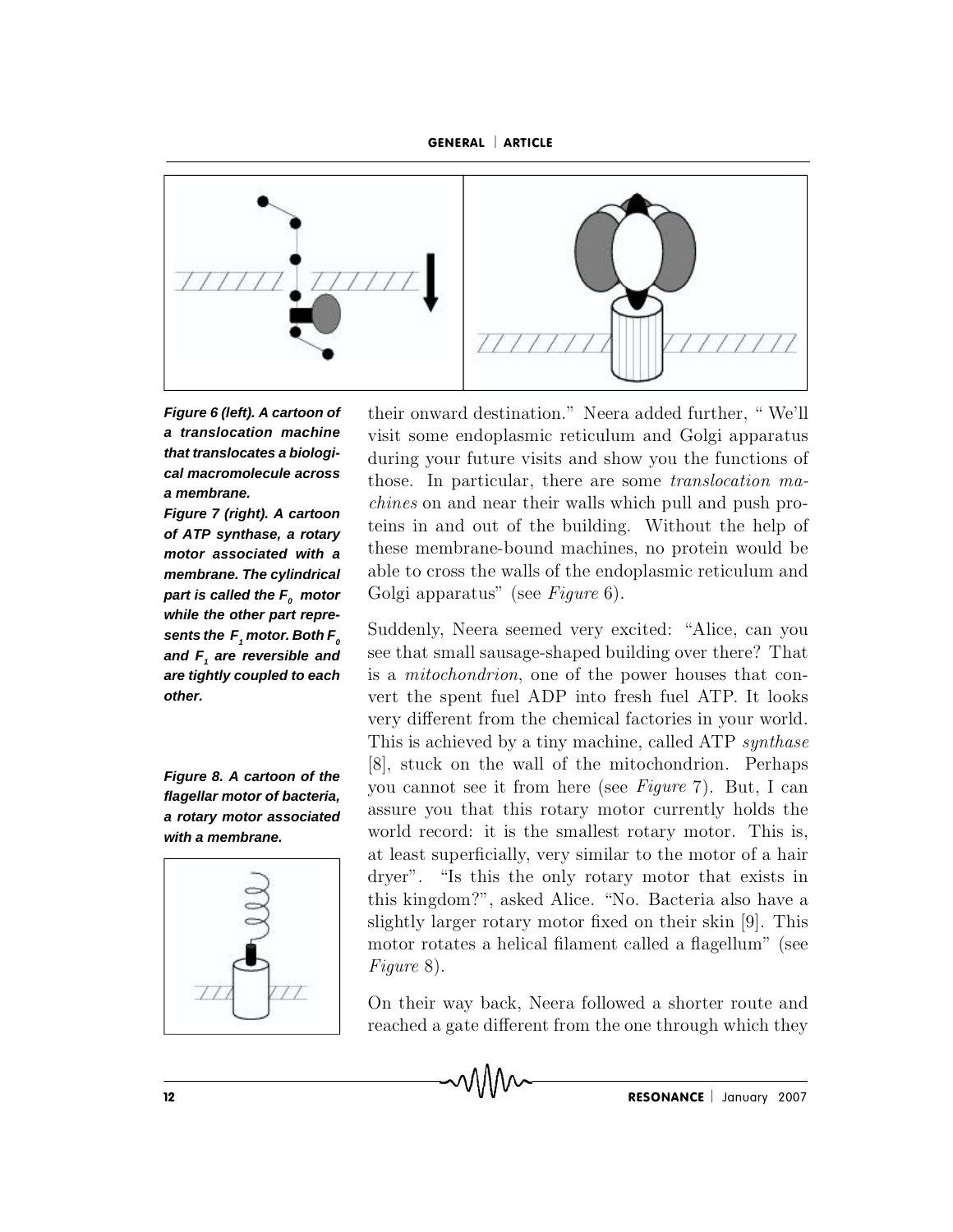



**Figure 9. A cartoon of a molecular ion pump associated with a membrane.**

 $\begin{array}{c|c|c|c} \hline \text{7777777} & & & \\ \hline \text{had entered. Neara wanted to show Alice a pump in action [10]. It was fitted on the boundary wall. It was constantly pumping sodium ions from inside to outside.} \hline \end{array}$ had entered. Neera wanted to show Alice a pump in action [10]. It was fitted on the boundary wall. It was constantly pumping sodium ions from inside to outside while simultaneously, it was pumping potassium ions in had entered. Neera wanted to show Alice a pump in<br>action [10]. It was fitted on the boundary wall. It was<br>constantly pumping sodium ions from inside to outside<br>while simultaneously, it was pumping potassium ions in<br>the rev had entered. Neera wanted to show Alice a pump in<br>action [10]. It was fitted on the boundary wall. It was<br>constantly pumping sodium ions from inside to outside<br>while simultaneously, it was pumping potassium ions in<br>the rev had entered. Neera wanted to show Alice a pump in<br>action [10]. It was fitted on the boundary wall. It was<br>constantly pumping sodium ions from inside to outside<br>while simultaneously, it was pumping potassium ions in<br>the rev action [10]. It was fitted on the boundary wall. It was<br>constantly pumping sodium ions from inside to outside<br>while simultaneously, it was pumping potassium ions in<br>the reverse direction. Neera emphasized, "The pump is<br>con constantly pumping sodium ions from inside to outside<br>while simultaneously, it was pumping potassium ions in<br>the reverse direction. Neera emphasized, "The pump is<br>continuously consuming energy to carry the ions against<br>the while simultaneously, it was pumping potassium lons in<br>the reverse direction. Neera emphasized, "The pump is<br>continuously consuming energy to carry the ions against<br>the concentration gradient, i.e., opposite to the directi the reverse direction. Neera emphasized, The pump is<br>continuously consuming energy to carry the ions against<br>the concentration gradient, i.e., opposite to the direction<br>of the spontaneous flow, just as a water pump consume continuously consuming energy to carry the lons against<br>the concentration gradient, i.e., opposite to the direction<br>of the spontaneous flow, just as a water pump consumes<br>electrical energy to draw water upward against grav

a g a in the concentration gradient, i.e., opposite to the direction<br>of the spontaneous flow, just as a water pump consumes<br>electrical energy to draw water upward against gravity".<br>Alice and Neera came out of the kingdom t of the spontaneous flow, just as a water pump consumes<br>electrical energy to draw water upward against gravity".<br>Alice and Neera came out of the kingdom through an-<br>other slippery channel close to the pump. Neera said to<br>Al electrical energy to draw water upward against gravity.<br>Alice and Neera came out of the kingdom through an-<br>other slippery channel close to the pump. Neera said to<br>Alice, "I hope you liked our kingdom and will visit us<br>aga Alice and Neera came out of the kingdom through an-<br>other slippery channel close to the pump. Neera said to<br>Alice, "I hope you liked our kingdom and will visit us<br>again. Unfortunately, this kingdom of ours will not last<br>lo other slippery channel close to the pump. Neera said to Alice, "I hope you liked our kingdom and will visit us again. Unfortunately, this kingdom of ours will not last long". This came as a shock to Alice, "Why will this c Alice, "I hope you liked our kingdom and will visit us<br>again. Unfortunately, this kingdom of ours will not last<br>long". This came as a shock to Alice, "Why will this<br>cell perish?" Neera consoled her, "That's the rule in the again. Unfortunately, this kingdom of ours will not last<br>long". This came as a shock to Alice, "Why will this<br>cell perish?" Neera consoled her, "That's the rule in the<br>world of cells; each goes through a life cycle and ult long". This came as a shock to Alice, "Why will this cell perish?" Neera consoled her, "That's the rule in the world of cells; each goes through a life cycle and ultimately ends with a split into two daughter cells. This o cell perish?" Neera consoled her, "That's the rule in the world of cells; each goes through a life cycle and ulti-<br>mately ends with a split into two daughter cells. This<br>one is no exception and it will split into two daugh world of cells; each goes through a life cycle and ulti-<br>mately ends with a split into two daughter cells. This<br>one is no exception and it will split into two daughter<br>kingdoms in a few days. I'll be your guide during your mately ends with a split into two daughter cells. This<br>one is no exception and it will split into two daughter<br>kingdoms in a few days. I'll be your guide during your<br>next tour inside one of those two daughter kingdoms.<br>Nex one is no exception and it will split into two daughter<br>kingdoms in a few days. I'll be your guide during your<br>next tour inside one of those two daughter kingdoms.<br>Next time I'll also show you how cells use their ma-<br>chine one is no exception and it will split into two daughter<br>kingdoms in a few days. I'll be your guide during your<br>next tour inside one of those two daughter kingdoms.<br>Next time I'll also show you how cells use their ma-<br>chine next tour inside one of those two daughter kingdoms.<br>Next time I'll also show you how cells use their machines to move from one place to another [11]. Some<br>cells 'swim' in their aqueous environment while others<br>'crawl'; th saw time 1 ii also show you how cens use their machines to move from one place to another [11]. Some cells 'swim' in their aqueous environment while others 'crawl'; the piston-like action of some internal machines plays a calls 'swim' in their aqueous environment while others<br>
'crawl'; the piston-like action of some internal machines<br>
plays a crucial role in cell crawling".<br>
Just as Alice and Neera were about to part ways, Alice<br>
saw a torp

cens swim in their aqueous environment wine others<br>'crawl'; the piston-like action of some internal machines<br>plays a crucial role in cell crawling".<br>Just as Alice and Neera were about to part ways, Alice<br>saw a torpedo-shap relaws a crucial role in cell crawling".<br>Just as Alice and Neera were about to part ways, Alice saw a torpedo-shaped creature. It seemed as if it wa<br>looking for some way to sneak into the kingdom. It has<br>a helical propelle